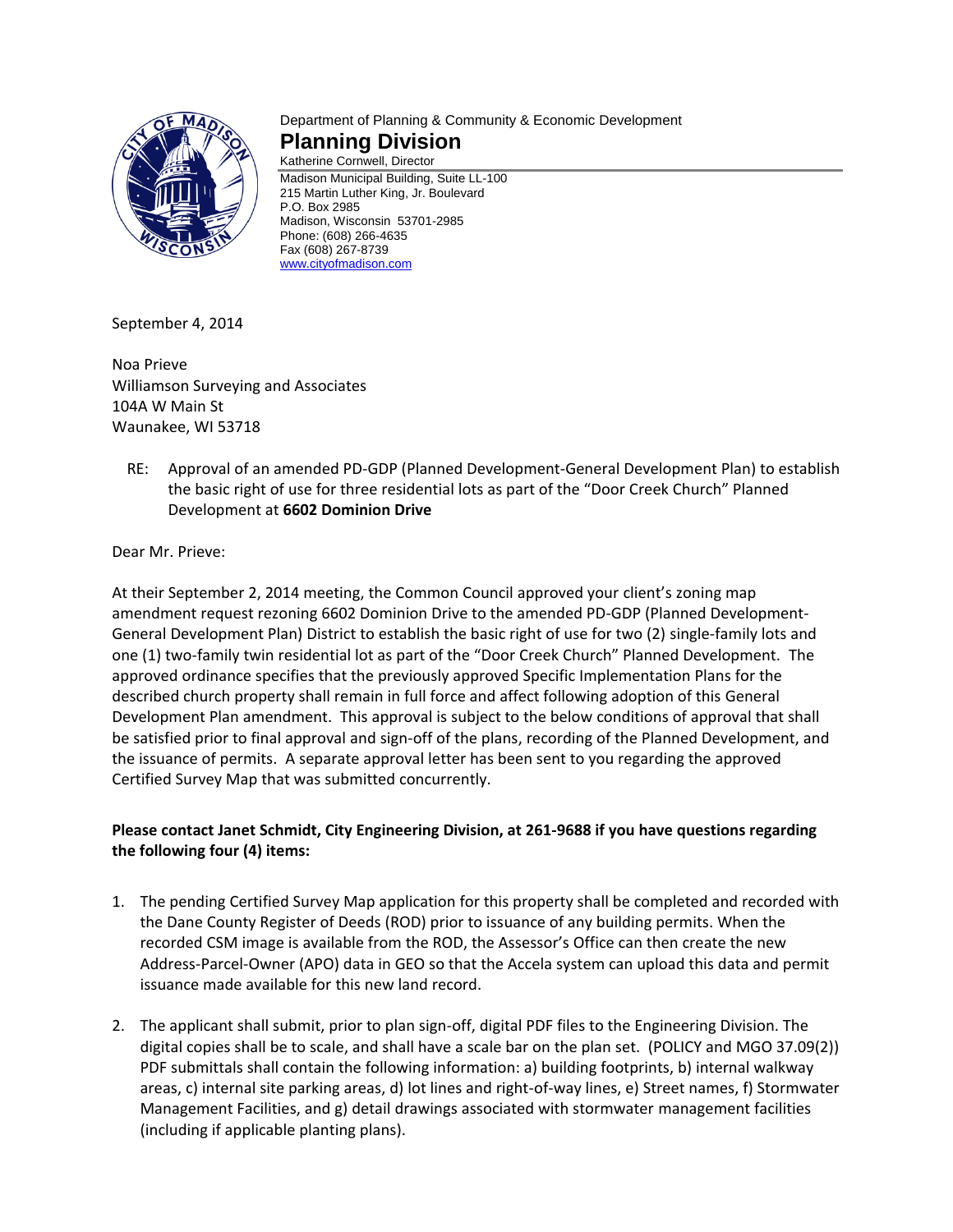6602 Dominion Drive (PD Amendment) September 4, 2014 Page 2

- 3. All outstanding Madison Metropolitan Sewerage District (MMSD) are due and payable prior Engineering sign-off, unless otherwise collected with a Developer's / Subdivision Contract. Contact Janet Schmidt (608-261-9688) to obtain the final MMSD billing a minimum of two (2) working days prior to requesting City Engineering signoff. (MGO 16.23(9)(d)(4))
- 4. Each unit of a duplex building shall be served by a separate and independent sanitary sewer lateral.

## **Please contact Kay Rutledge, Madison Parks Division, at 266-4714 if you have questions regarding the following three (3) items:**

- 5. Park impact fees (comprised of the Park Development Impact Fee per MGO Sec. 20.08(2) and the Parkland Impact Fee in lieu of land dedication per MGO Sec. 16.23(8)(f) and 20.08(6)) will be required for all new residential development. The developer must select a method for payment of park fees before signoff on the conditional use. This development is within the Door Creek park impact fee district (SI23). Please reference ID# 01106.5 when contacting Parks Division staff about this project.
- 6. The developer shall put the following note on the CSM if park impact fees for the new residential lots are not paid prior to CSM approval: "LOTS / BUILDINGS WITHIN THIS SUBDIVISION/ DEVELOPMENT ARE SUBJECT TO IMPACT FEES THAT ARE DUE AND PAYABLE AT THE TIME BUILDING PERMIT(S) ARE ISSUED."
- 7. Approval of plans for this project does not include any approval to prune, remove or plant trees in the public right-of-way. Permission for such activities must be obtained from the City Forester, 266- 4816.

### **Please contact my office at 267-1150 if you have questions regarding the following item:**

8. The applicant works with Planning and Zoning staff on the final zoning text to ensure that the proposed uses and the existing church are properly included in the list of permitted uses. Information shall be approved by staff.

**The applicant is also required to satisfy the conditions of approval of the Urban Design Commission prior to the final staff approval of the project and the issuance of building permits. Please contact Al Martin, Urban Design Commission Secretary, at 267-8740 if you have any questions about those conditions.**

### **Please now follow the procedures listed below:**

After the planned development has been revised per the above conditions, please submit 10 copies of a complete, fully dimensioned and scaled plan set to the Zoning Administrator for final review and comment. Also be sure to include any additional materials requested by these departments for their approval prior to sign off. The final site plan shall be accompanied by the appropriate site plan review application and fee pursuant to Section 28.206 of the Zoning Code, and any other documentation requested herein with the Zoning Administrator, Room LL-100, Madison Municipal Building, 215 Martin Luther King, Jr. Boulevard. The sets of final revised plans or documents will be circulated by the Zoning staff to the City department staff listed above for their final approval.